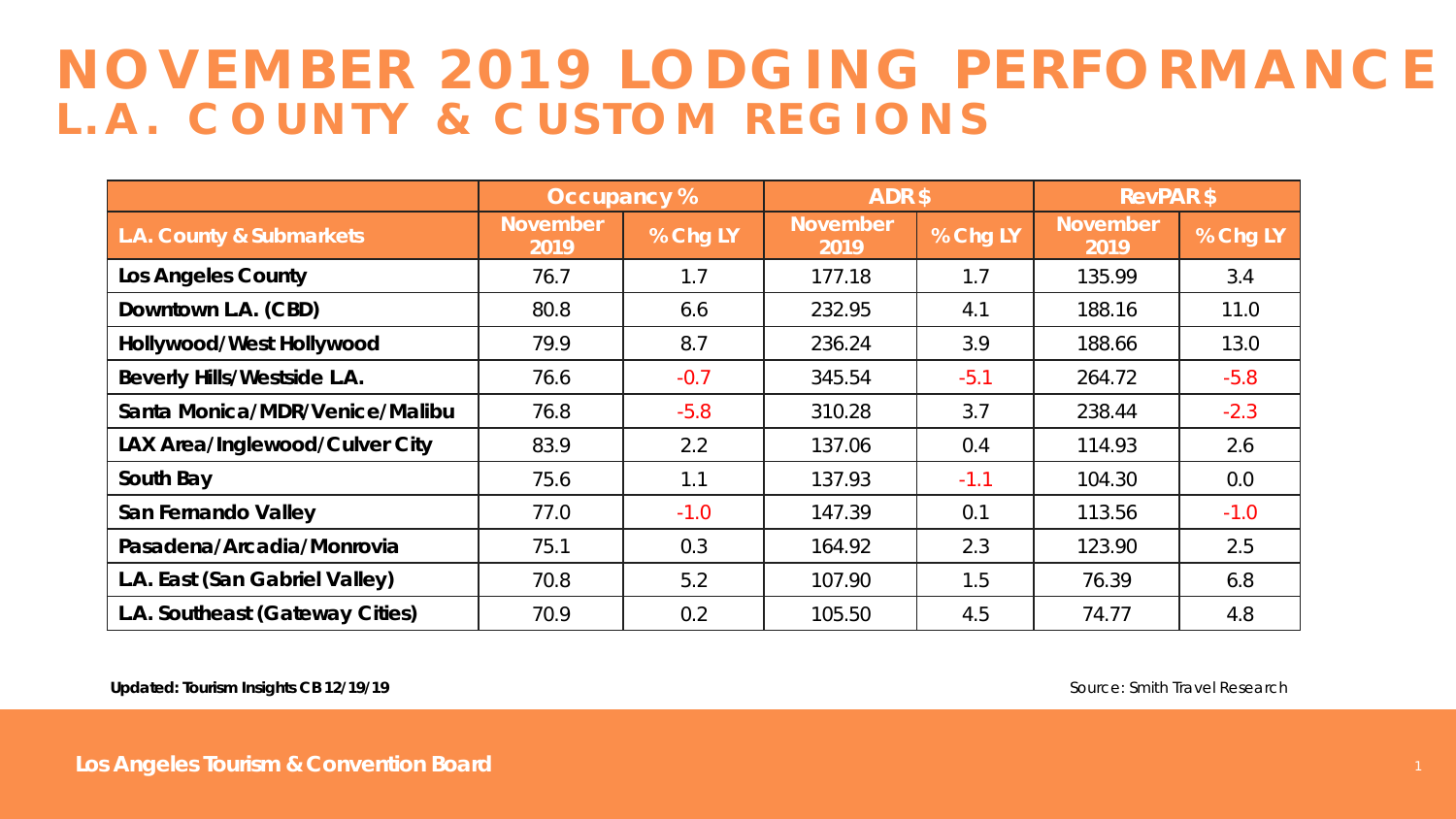## **YTD 2019 LODGING PERFORMANCE L.A. COUNTY & CUSTOM REGIONS**

|                                    |                                   | Occupancy % | ADR\$                             |          | <b>RevPAR \$</b>                  |          |
|------------------------------------|-----------------------------------|-------------|-----------------------------------|----------|-----------------------------------|----------|
| L.A. County & Submarkets           | <b>Jan-Nov</b><br><b>YTD 2019</b> | % Chg LY    | <b>Jan-Nov</b><br><b>YTD 2019</b> | % Chg LY | <b>Jan-Nov</b><br><b>YTD 2019</b> | % Chg LY |
| <b>Los Angeles County</b>          | 80.5                              | 0.2         | 181.66                            | 0.0      | 146.22                            | 0.1      |
| Downtown L.A. (CBD)                | 79.6                              | 1.7         | 219.46                            | $-1.5$   | 174.80                            | 0.2      |
| Hollywood/West Hollywood           | 82.6                              | 2.1         | 239.96                            | $-0.3$   | 198.12                            | 1.8      |
| <b>Beverly Hills/Westside L.A.</b> | 80.8                              | 0.0         | 368.84                            | $-2.9$   | 297.97                            | $-2.9$   |
| Santa Monica/MDR/Venice/Malibu     | 83.6                              | $-3.4$      | 322.15                            | 0.1      | 269.35                            | $-3.3$   |
| LAX Area/Inglewood/Culver City     | 87.2                              | 0.4         | 145.36                            | $-0.7$   | 126.72                            | $-0.3$   |
| South Bay                          | 81.7                              | 0.3         | 149.16                            | 0.3      | 121.87                            | 0.6      |
| San Fernando Valley                | 81.0                              | 0.4         | 152.95                            | 1.6      | 123.95                            | 2.0      |
| Pasadena/Arcadia/Monrovia          | 79.0                              | $-1.4$      | 162.64                            | $-1.6$   | 128.45                            | $-3.0$   |
| L.A. East (San Gabriel Valley)     | 73.0                              | $-0.4$      | 109.43                            | 1.4      | 79.92                             | 1.0      |
| L.A. Southeast (Gateway Cities)    | 76.7                              | 1.1         | 109.16                            | 2.4      | 83.75                             | 3.5      |

**Updated: Tourism Insights CB 12/19/19**

Source: Smith Travel Research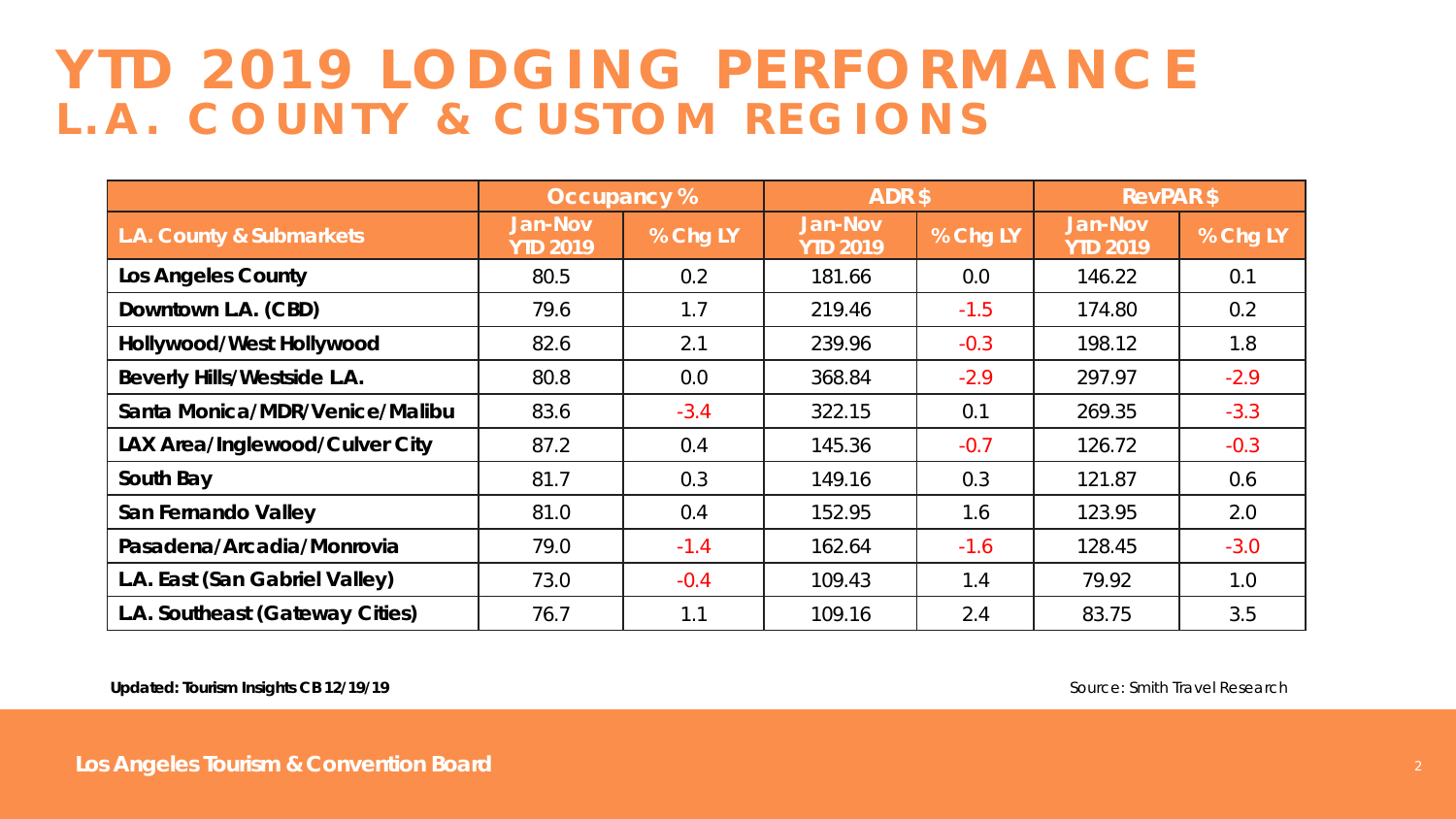## **PROPERTY & ROOM CENSUS: NOVEMBER 2019**

|                                           | <b>Total Properties</b> | %      | <b>Total Rooms</b> | %      |
|-------------------------------------------|-------------------------|--------|--------------------|--------|
| <b>LOS ANGELES COUNTY, CA</b>             | 1,053                   | 100.0% | 105,665            | 100.0% |
| Downtown L.A. (Full Region)               | 108                     | 10.3%  | 13,444             | 12.7%  |
| Downtown L.A. (Central Business District) | 26                      | 2.5%   | 9,033              | 8.5%   |
| Hollywood/West Hollywood                  | 86                      | 8.2%   | 8,185              | 7.7%   |
| Beverly Hills/Westside L.A.               | 61                      | 5.8%   | 7,181              | 6.8%   |
| LAX Area/Inglewood/Culver City            | 83                      | 7.9%   | 14,470             | 13.7%  |
| Long Beach                                | 59                      | 5.6%   | 6,250              | 5.9%   |
| South Bay                                 | 136                     | 12.9%  | 11,941             | 11.3%  |
| L.A. Southeast (Gateway Cities)           | 113                     | 10.7%  | 7,473              | 7.1%   |
| Santa Monica/MDR/Venice/Malibu            | 62                      | 5.9%   | 6,479              | 6.1%   |
| L.A. East (San Gabriel Valley/Pomona)     | 140                     | 13.3%  | 10,867             | 10.3%  |
| Los Angeles North (inc SF Valley)         | 137                     | 13.0%  | 12,661             | 12.0%  |
| San Fernando Valley (only)                | 123                     | 11.7%  | 12,250             | 11.6%  |
| Pasadena/Arcadia/Monrovia                 | 38                      | 3.6%   | 4,475              | 4.2%   |

**Updated: Tourism Insights CB 12/19/19** 

Source: Smith Travel Research